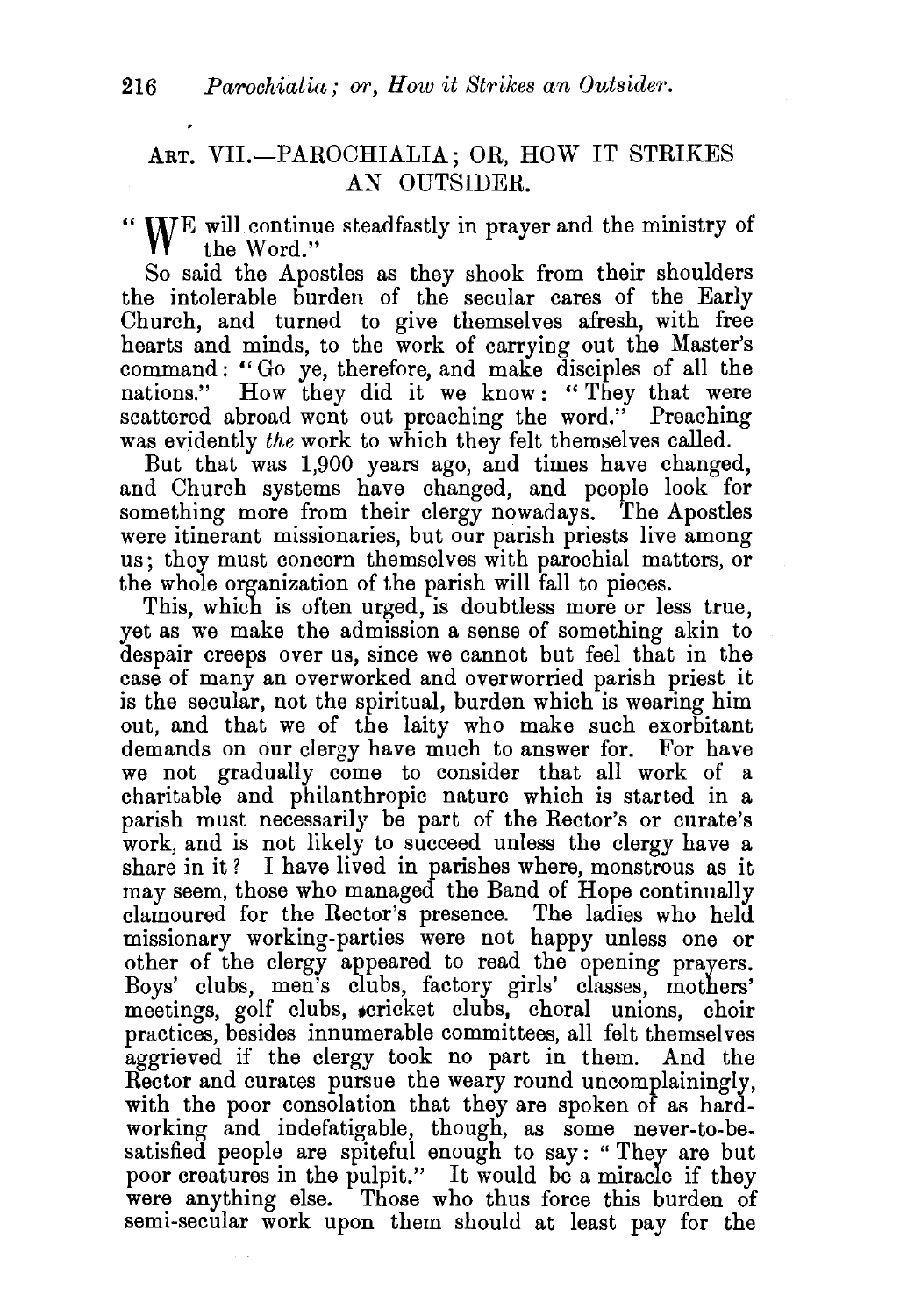mending of the clerical boots, and provide the clerical library with a sufficiency of printed sermons.

But it may be urged the remedy is in their own hands. Why do they fritter away their time dispensing coal-tickets and other charities, keeping club accounts for the parish, attending boards and committees and what not, and doing a hundred and one things which a layman or a laywoman could do as well or better ? As well might a doctor carry round his bottles of medicine, or a merchant sweep out his office himself, as a clergyman thus take upon him other people's work, with the inevitable result that time fails him to do his own. We do not attempt to explain the mystery. We have heard it said that laymen are not willing, do not come forward to take the burdens from the clerical shoulders ; but we have also heard the other side of the question, and the layman's complaint that his aid is not asked. There is something wrong here, and the consequence is a great decline in the power of preaching throughout the land, and, as was well said the other day, "It is not the want of faith, but the bad reading and poor preaching, which are emptying our churches."

Are we setting too high a value on the ordinance of preaching? Surely not, for however diligent a visitor a parish Surely not, for however diligent a visitor a parish priest may be, it cannot be denied that he moves in a limited sphere, and that there are and must be numbers of his parishioners-employes in shops, domestic servants, workmen, governesses—who are unknown to him by sight, and with whom he never exchanges a word. Yet these he may meet through the medium of preaching, always supposing that his preaching is sufficiently good to bring them to church; and all unknown to himself he may bring them a message which will make crooked ways straight, dark places light before them, life more hopeful, and death less terrible.

That there is so little of this preaching, so few sermons which abide in the memory for years to come, or even linger with the listener throughout the week, may well be the cause why men weary of church-going, and many churches which were once well filled now show a depressing number of empty seats. We can think of many a church in London which forty years ago could not contain the congregations which thronged them, though in many cases galleries were built one above another. Now the galleries have gone or are empty, and London streets more crowded than ever ; but the churches wait the preacher's voice to call their multitudes back. Musical services will not do it, grand ceremonials will not do it; but the earnest pleadings of Christ's ambassador, the thoughtful words of the man who has been much in the secret